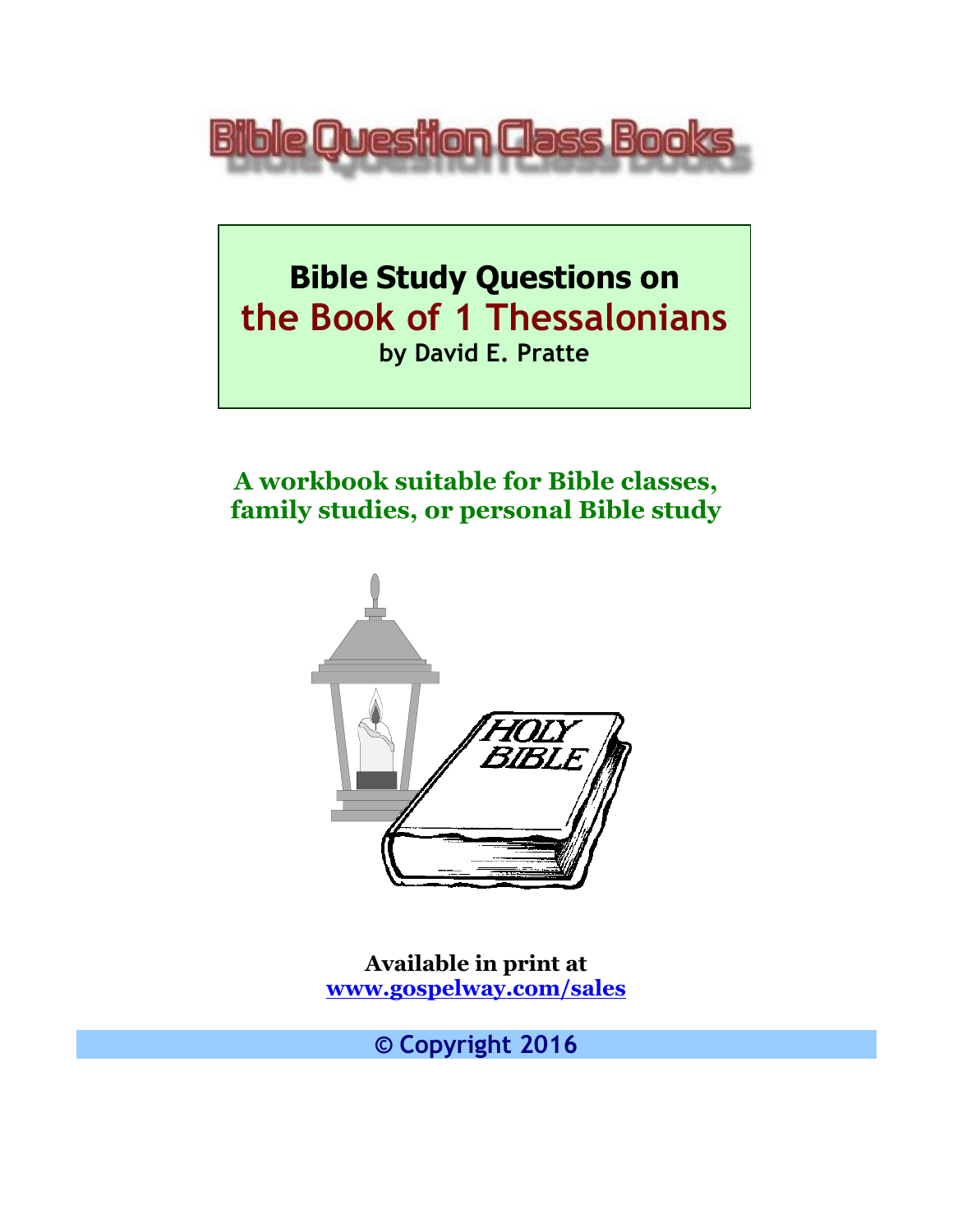#### **Bible Study Questions on the Book of 1 Thessalonians**

Introduction:

This workbook was designed for Bible class study, family study, or personal study. The class book is suitable for teens and up. The questions contain minimal human commentary, but instead urge students to study to understand Scripture.

Enough questions are included for teachers to assign as many questions as they want for each study session. Studies may proceed at whatever speed and depth will best accomplish the needs of the students.

Questions labeled "think" are intended to encourage students to apply what they have learned. When questions refer to a map, students should consult maps in a Bible dictionary or similar reference work or in the back of their Bibles. (Note: My abbreviation "*b/c/v*" means "book, chapter, and verse.")

For class instruction, I urge teachers to assign the questions as homework so students come to class prepared. Then let class time consist of *discussion* that focuses on the Scriptures themselves. Let the teacher use other Scriptures, questions, applications, and comments to promote productive discussion, not just reading the questions to see whether they were answered "correctly." Please, do *not* let the class period consist primarily of the following: "Joe, will you answer number 1?" "Sue, what about number 2?" Etc.

I also urge students to emphasize the *Bible* teaching. Please, do not become bogged down over "What did the author mean by question #5?" My meaning is relatively unimportant. The issue is what the Bible says. Concentrate on the meaning and applications of Scripture. If a question helps promote Bible understanding, stay with it. If it becomes unproductive, move on.

The questions are not intended just to help students understand the Scriptures. They are also designed to help students learn good principles of Bible study. Good Bible study requires defining the meaning of keywords, studying parallel passages, explaining the meaning of the text clearly, making applications, and defending the truth as well as exposing religious error. I have included questions to encourage students to practice all these study principles.

Finally, I encourage plain applications of the principles studied. God's word is written so souls may please God and have eternal life. Please study it with the respect and devotion it deserves!

For whatever good this material achieves, to God be the glory.

#### **Bible study commentary and notes to accompany some of our workbooks are available at [www.gospelway.com/sales](https://www.gospelway.com/sales)**

© David E. Pratte, 2016

**Workbooks, commentaries, and topical studies for sale in print at [www.gospelway.com/sales](https://www.gospelway.com/sales)**

**To join our mailing list to be informed of new books or special sales, contact the author at [www.gospelway.com/comments](http://www.gospelway.com/comments)**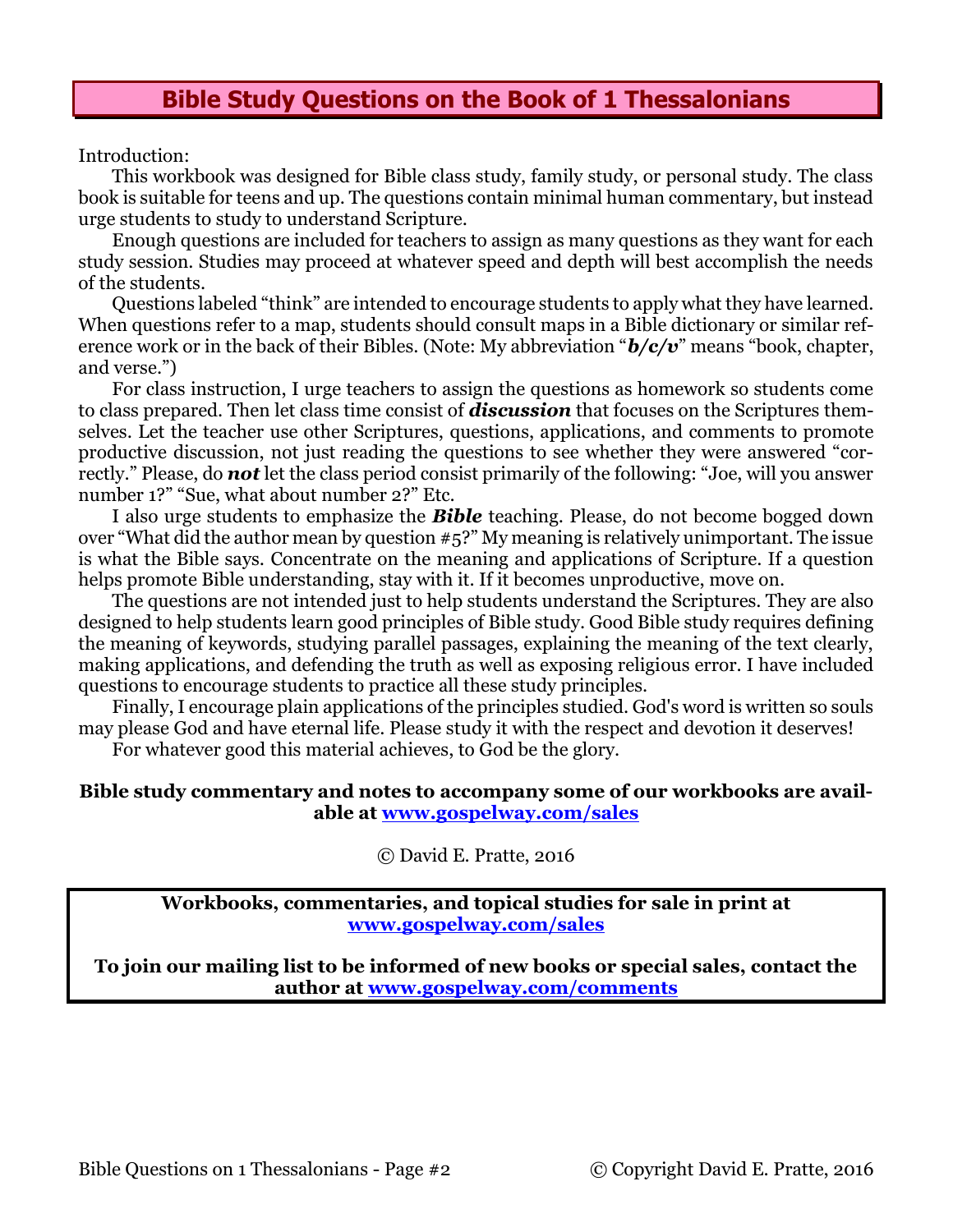Please read the whole book of 1 Thessalonians at least once as we study chapter 1. Answer the following questions on chap. 1.

1. Who wrote this letter, and to whom is it addressed – 1:1?

2. List some things you know about Paul.

3. List some things you know about Timothy.

4. List some things you know about Silvanus.

5. Where can we read about the establishment of the church in Thessalonica? Describe the history of the establishment of the church there.

6. *Special Assignment:* If possible, provide information about the city of Thessalonica. (Check Bible dictionaries or similar reference works for information.)

7. After you have read the whole epistle, state the theme of the book.

8. *Define* the word "church" and explain how the word is used in the New Testament.

9. *Case Study:* Explain how the New Testament concept of the church differs from what many people today think about the church.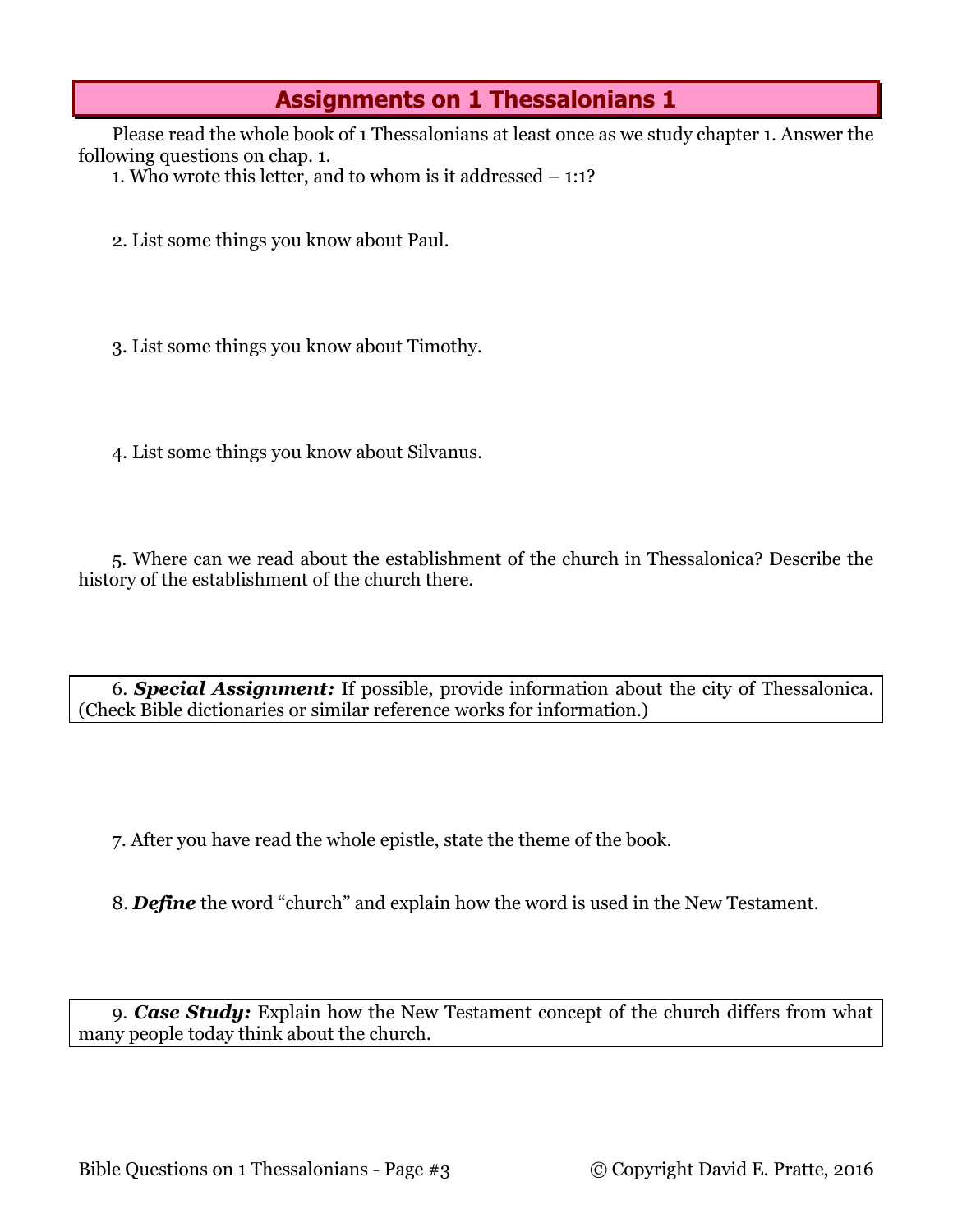10. What did Paul remember about the Thessalonians when he prayed for them – 1:2,3?

11. *Case Study:* Some churches teach that we are saved by faith alone without works. Explain and prove the Bible teaching about the relationship between works and faith.

12. *Application*: Explain the relationship between love and labor. What lessons should we learn for our own service to God?

13. *Special Assignment:* Explain the relationship between patience and hope.

14. What else did Paul know about the church in Thessalonica – 1:4? List other *passages* about the New Testament teaching about election.

15. *Case Study:* Calvinism teaches that we were unconditionally chosen by God to salvation or condemnation before the world began. Explain the New Testament teaching about election according to the gospel, and prove by Scripture whether it is conditional or unconditional.

16. How did the gospel come to the Thessalonians according to 1:5? Explain the significance of the gospel coming in word and in power.

17. Explain the significance of the gospel coming in the Holy Spirit and in assurance.

18. In what sense should Christians be followers of inspired teachers and of the Lord – 1:6? What can we learn about the importance of following Biblical examples?

19. How had the Thessalonians received the gospel? What affliction do we know about in the history of the beginning of the church in Thessalonica? (Think: How can we have joy even in affliction?)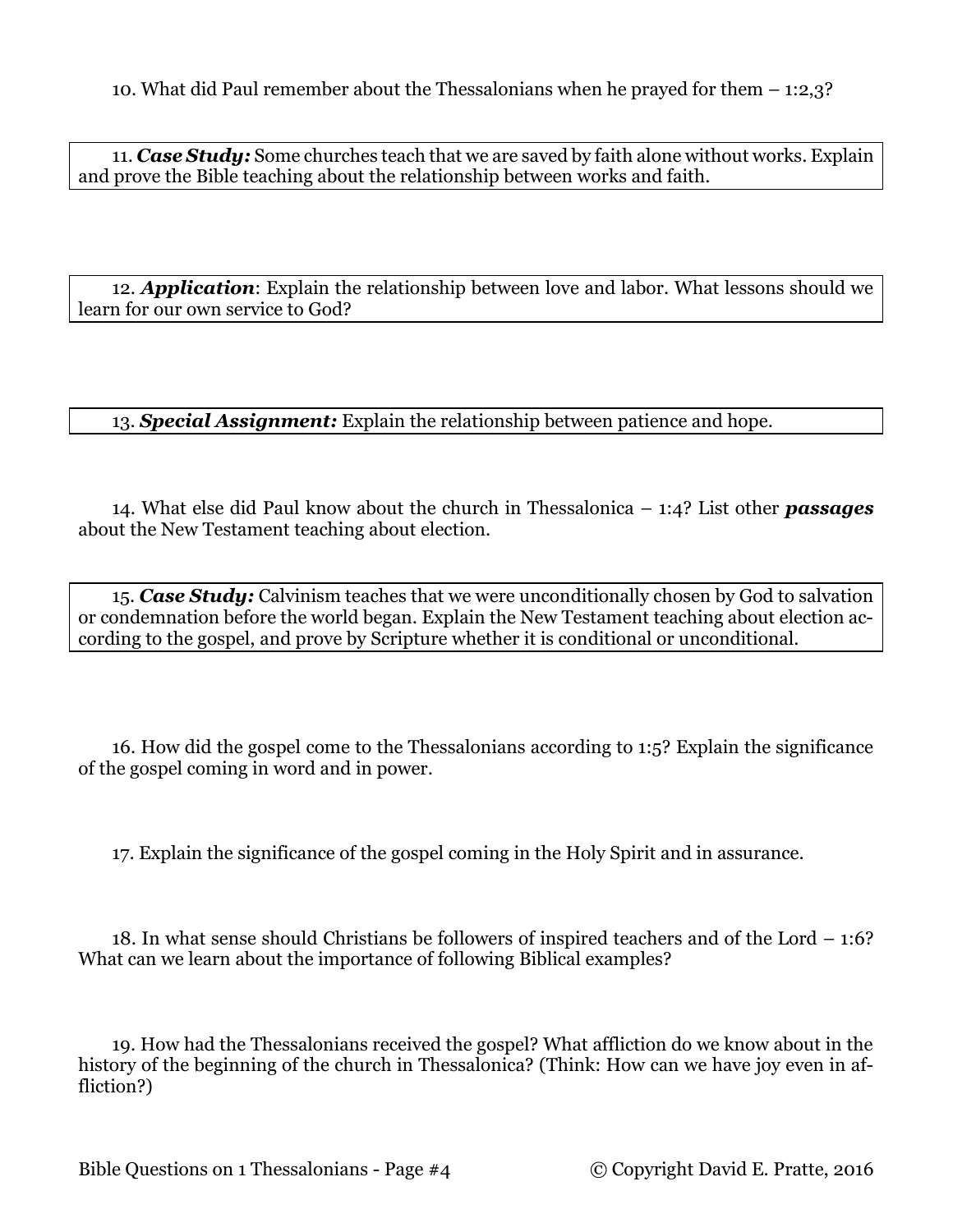20. What had the Thessalonians done after they received the word – 1:7? List other *passages* about the example Christians should set.

21. *Application*: What lessons should we learn about our own examples?

22. Where had they made known the gospel – 1:8? Describe the regions referred to here (see a *map*).

23. List other *passages* about the importance of Christians teaching the gospel to others.

24. *Application*: What applications should we make in our own lives about our responsibility to teach others?

25. What effect did the preaching of the gospel have among the Thessalonians – 1:9? What does this tell us about the background of the Christians in Thessalonica?

26. *Special Assignment:* List other *passages* about idolatry. What can we learn about the nature of the true God in comparison to idols?

27. For what were the Thessalonians waiting – 1:10? List other *passages* about Jesus' second coming.

28. What had God done for Jesus according to 1:10? Why is this important to our own salvation?

29. What has Jesus done that should lead us to serve Him according to 1:10?

Bible Questions on 1 Thessalonians - Page #5 © Copyright David E. Pratte, 2016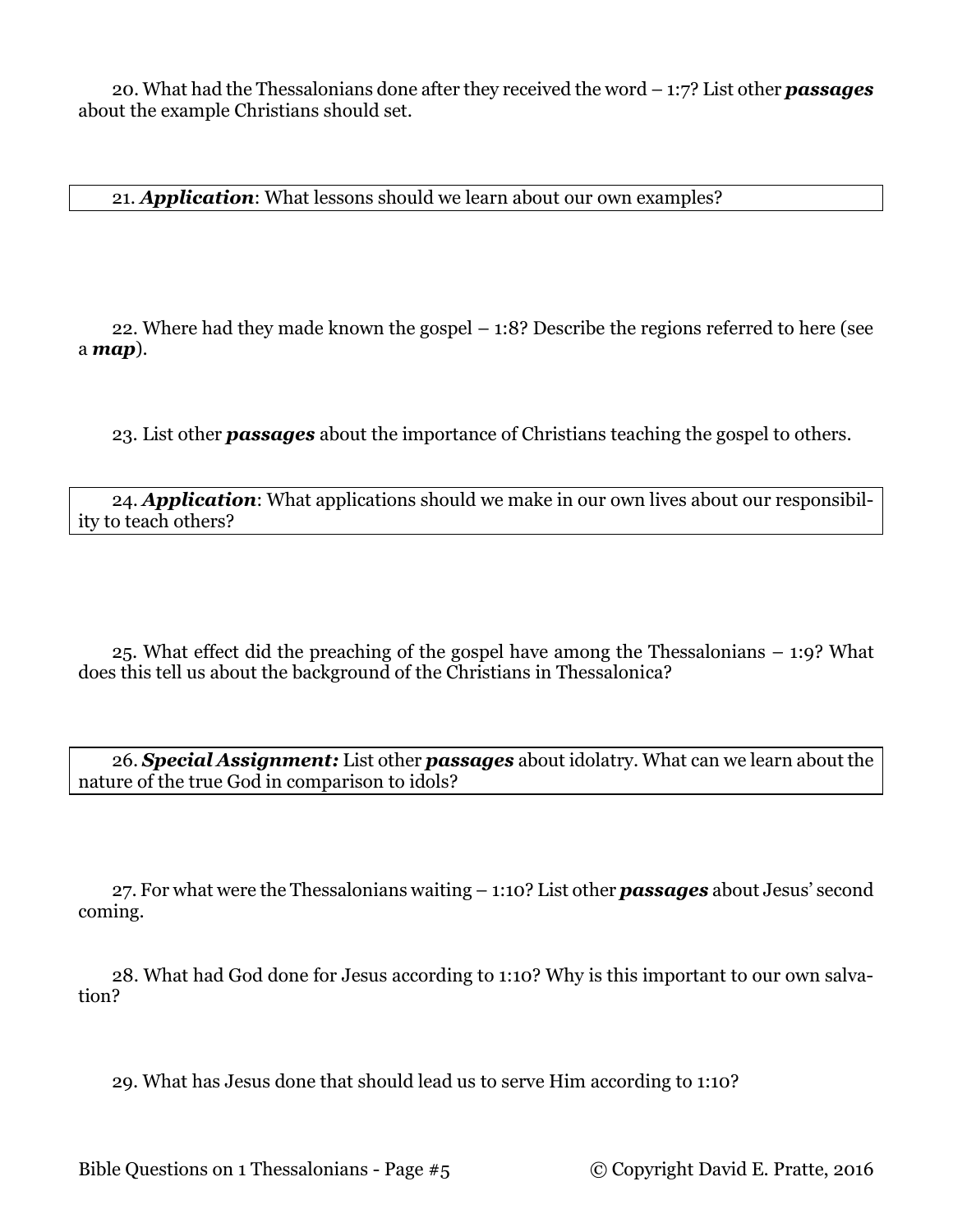Please read the whole book of 1 Thessalonians again as we study chapter 2. Answer the following questions on chap. 2.

1. How did Paul describe their coming to the Thessalonians in 2:1? Explain the sense in which this was true.

2. Describe the spiteful treatment they had received at Philippi. Give book, chapter, and verse.

3. Despite this shameful treatment, how had they taught in Thessalonica? What should we learn about our own teaching?

4. What did not characterize the teaching that Paul did – 10:3? Whose teaching often is characterized in these ways?

5. Define each of these characteristics and explain why they should not characterize our teaching today.

6. What does Paul state about the origin of his teaching in 2:4? Why is this important?

7. *Application*: Whom did Paul especially seek to please in his teaching? What lessons should we learn for our own teaching?

8. What else did not characterize the teaching of Paul – 2:5? Describe how teachers are sometimes guilty of these things today.

9. What did not motivate Paul according to 2:6? List other related *passages*. (Think: How does this relate to verse 4?)

10. How did Paul treat them according to 2:7? Explain the illustration.

Bible Questions on 1 Thessalonians - Page #6 © Copyright David E. Pratte, 2016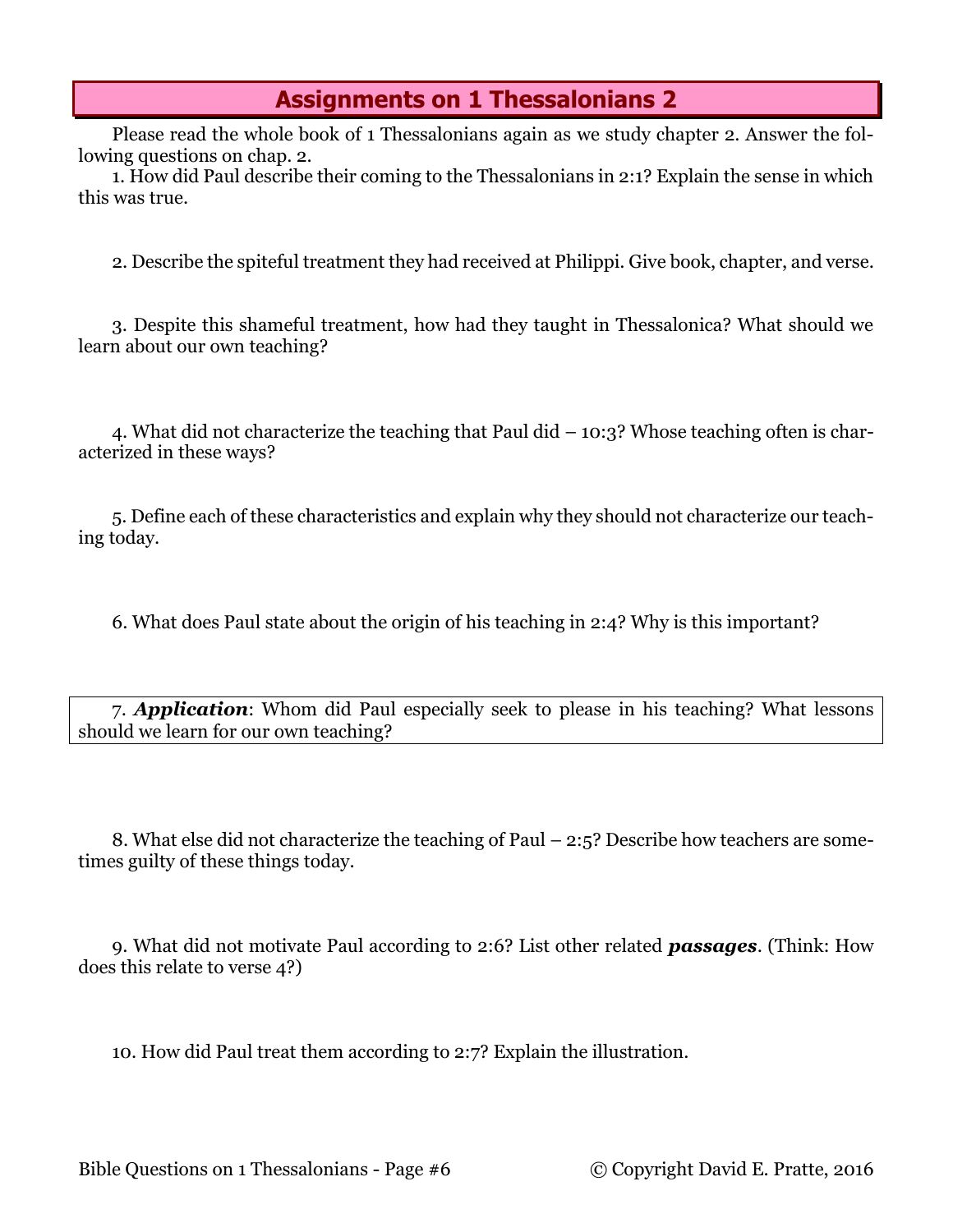11. How devoted was Paul to their well-being according to 2:8? What reason does he give for his concern for them? (Think: How had Paul demonstrated this degree of concern for them?)

12. What would the Thessalonians remember about Paul's conduct among them according to 2:9? Explain the meaning.

13. *Special Assignment:* List other *passages* about how preachers may receive income. May preachers receive financial support from churches? Explain.

14. How did Paul behave himself among them according to 2:10? How did the Thessalonians know this to be true?

15. Define each of these terms Paul uses in verse 10 to describe his conduct. Why is such conduct important in Christians, especially those who teach the word?

16. What terms does Paul use in 2:11 to describe his teaching among them? What can we learn about the work of teachers?

17. What illustration does Paul use to describe his work in 2:11? Explain the illustration. (Think: Explain the connection to verse 7.)

18. What was the goal of Paul's teaching according to 2:12? What should we learn?

19. How had the Thessalonians received the word according to 2:13? List other *passages* that show the gospel is the word of God, not just the inventions of men.

20. *Application*: Explain why is it important for people to recognize the gospel is God's word, not just the word of men. What problems result when people fail to truly appreciate the gospel as God's word?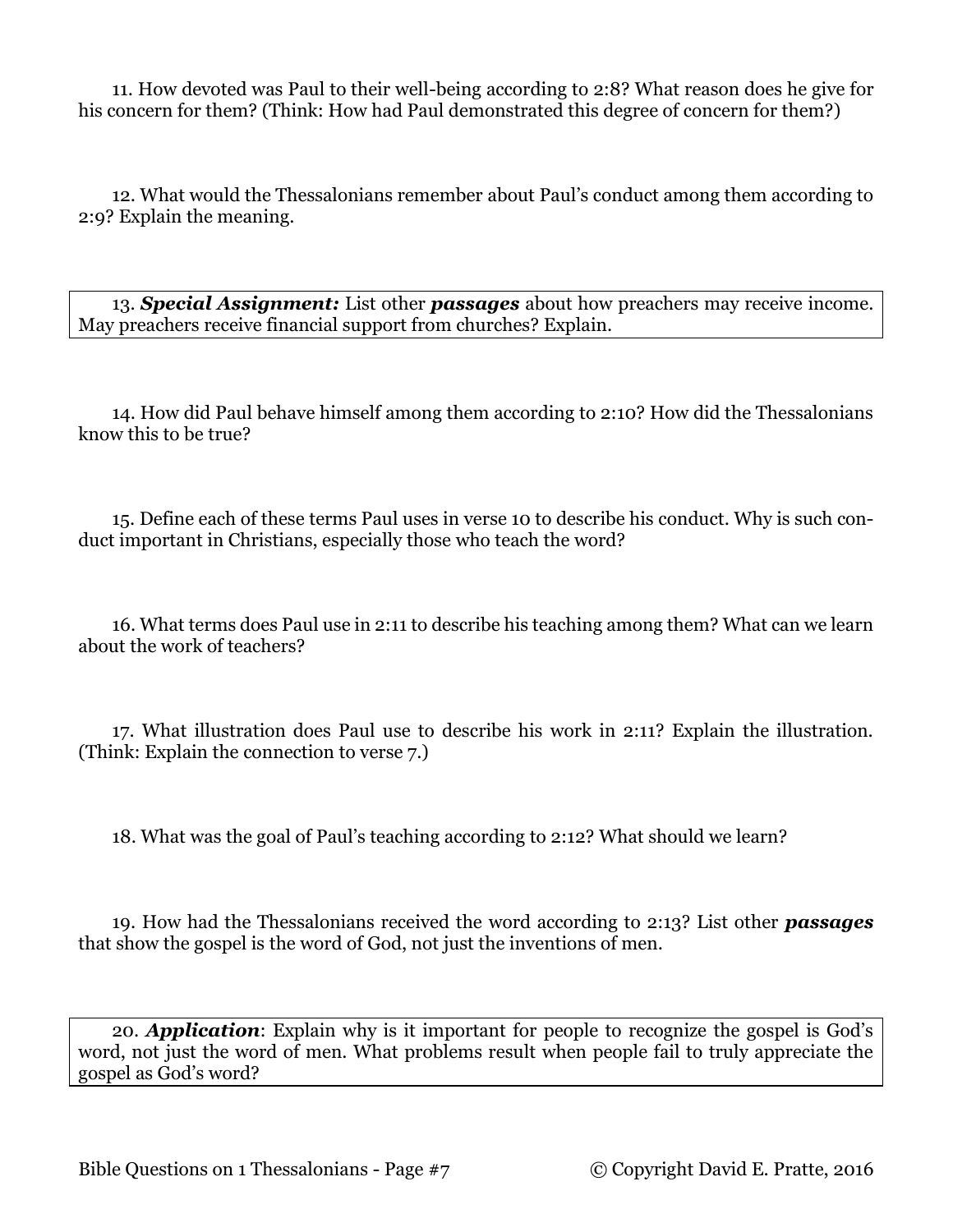21. Whom did the Thessalonian church imitate – 2:14? In what way did they imitate them?

22. What accusations did Paul make against the Judeans – 2:15?

23. List some specific examples in which the Jews were guilty of the things Paul accused them of here.

24. What did this subject have to do with the salvation of the Gentiles – 2:16? (Think: Why might the Jews have acted this way regarding the salvation of the Gentiles?)

25. How had this attitude of the Jews been demonstrated when Paul was preaching in Thessalonica?

26. In what sense was Paul separated from the Thessalonians – 2:17? What does he mean by this?

27. According to the account in Acts, what had caused this separation? (Think: In what way would this have caused problems for the Christians in Thessalonica and caused concerns for Paul?)

28. What did Paul say that he still wanted to do – 2:17,18? Why had he been unsuccessful?

29. Even now, how did Paul view the Thessalonians – 2:19,20? (Think: Why might Paul feel the need to reassure the Thessalonians this is how he viewed them?)

30. Explain the sense in which Paul's statements here would be true of his view of the Christians at Thessalonica.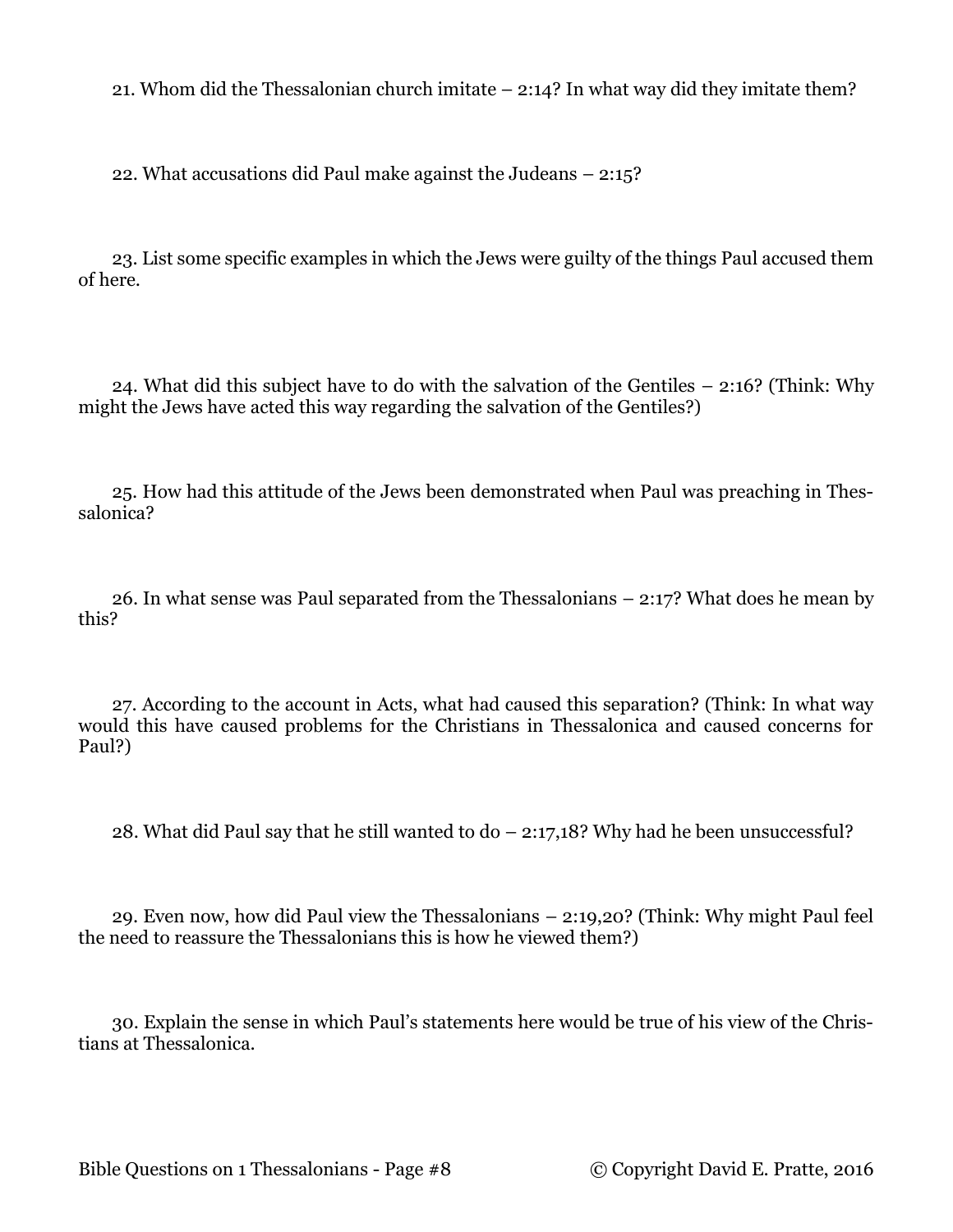Please read the whole book of 1 Thessalonians again as we study chapter 3. Answer the following questions on chap. 3.

1. What decision did Paul make according to 3:1,2? Where was he at the time? (Think: Why would this decision have been difficult for Paul?)

2. How is Timothy described in 3:2? How does this differ from the way denominational preachers are often described today?

3. What reasons are given why Timothy was sent to Thessalonica – 3:2,3? Considering the circumstances of the church in Thessalonica, why was Timothy's visit important?

4. What can we learn from these verses about the work of gospel preachers?

5. *Application*: What can we learn from these verses about suffering for the cause of Christ – 3:3,4? In what sense is it true that we are appointed to this?

6. Explain why it is helpful for Christians to know ahead of time that the cause of Christ is going to require sacrifice and hardship.

7. According to 3:5, what concerns motivated Paul in sending Timothy? Explain.

8. What can we learn from these verses about the possibility of a child of God so sinning as to be lost?

9. What can we learn from these verses about Satan and his work in our lives?

10. What report had Timothy brought about the Thessalonians – 3:6? How did the Thessalonians view the apostle Paul?

Bible Questions on 1 Thessalonians - Page #9 © Copyright David E. Pratte, 2016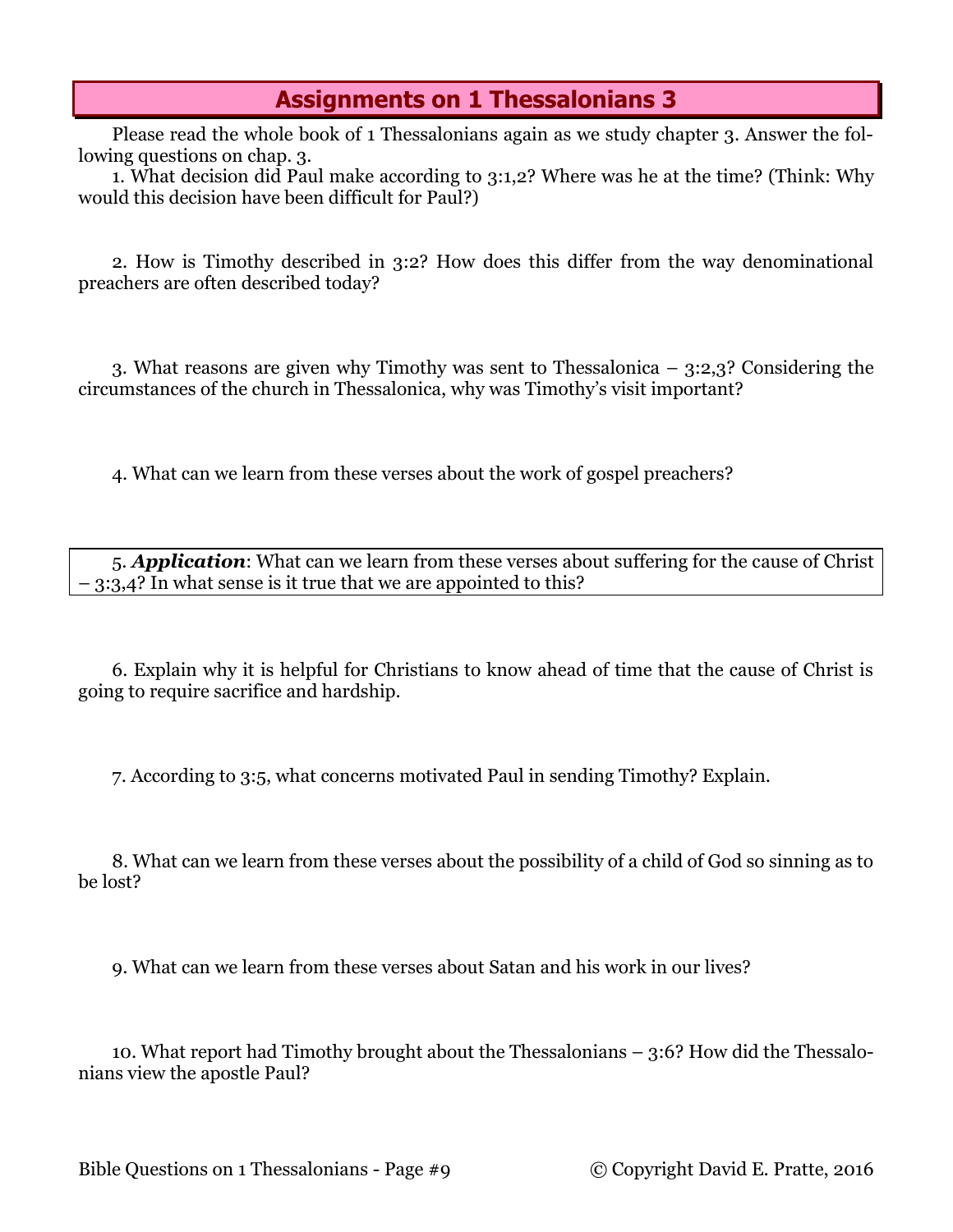11. How did Paul respond to Timothy's report – 3:7? (Think: Why would this report have been so important to Paul?)

12. How important was the faithfulness of the Thessalonians to Paul – 3:8? What can we learn from this about the concern teachers should have for those that they teach?

13. According to 3:9, how did Paul respond to the news that Timothy had brought about the Thessalonians?

14. What prayer did Paul offer regarding the Thessalonians – 3:10? (Think: What can we learn about prayer from this verse?)

15. Based on what we know about the background of the Thessalonians, why might their faith have been lacking? Based on other Scriptures, how could Paul help perfect their faith?

16. What wish did Paul express in 3:11? How does this relate to verse 10?

17. What did he hope for them according to 3:12? (Think: Why had Paul emphasized throughout this section his care and concern for the Thessalonians?)

18. List other *passages* about the importance of Christians loving one another.

19. What hope did Paul express in 3:13? *Define* "blameless." Why is this quality important to Christians?

20. *Define* "holiness." Why is this quality important to Christians?

Bible Questions on 1 Thessalonians - Page #10 © Copyright David E. Pratte, 2016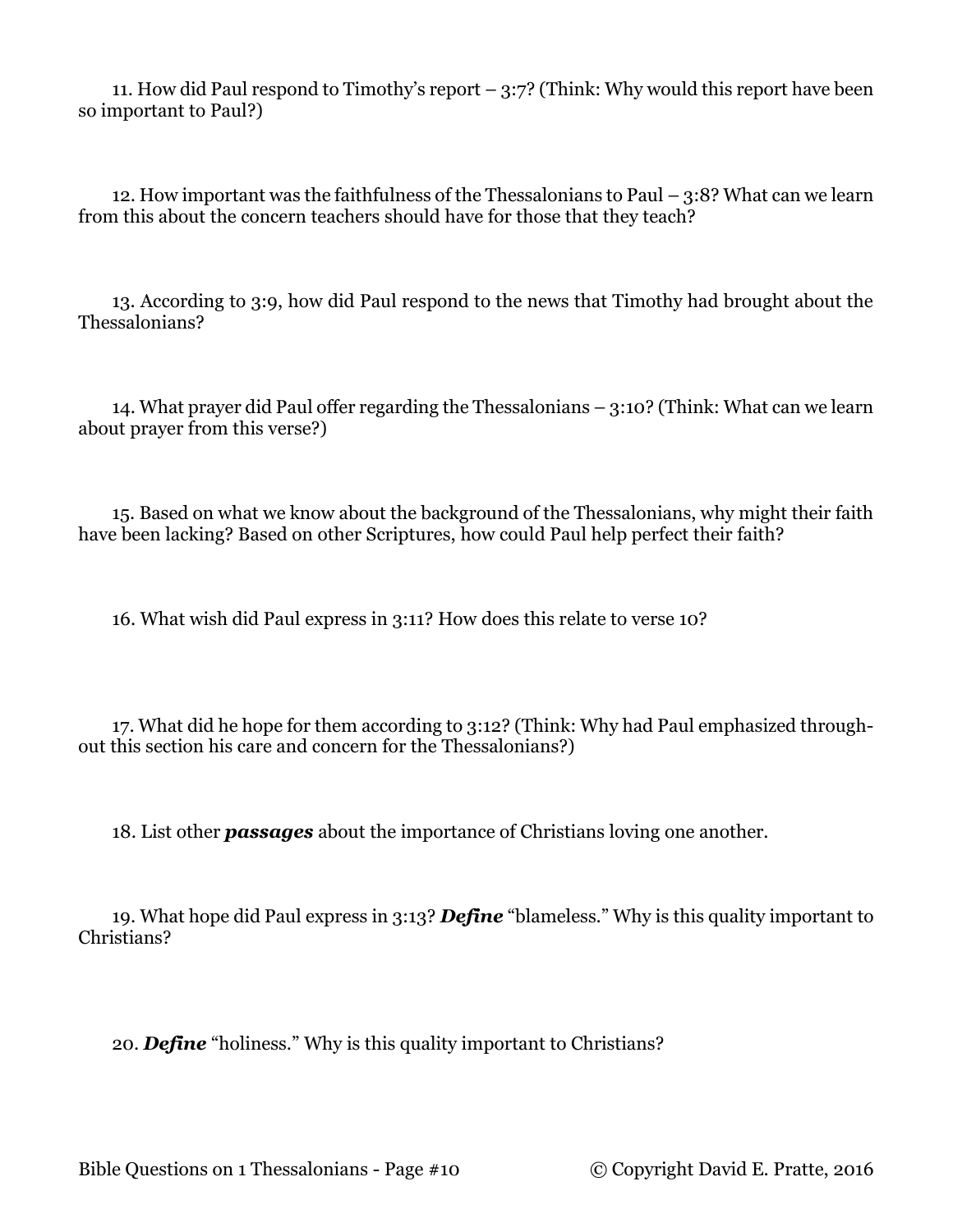Please read the whole book of 1 Thessalonians again as we study chapter 4. Answer the following questions on chap. 4.

1. What exhortation did Paul give to the Thessalonians in 4:1? How did this relate to instructions that Paul had previously given them?

2. What goals should Christians pursue according to 4:1? Discuss the importance of pleasing God and of abounding in our walk for Him.

3.What were they aware of according to 4:2? What authority did Paul claim for his teachings?

4. In particular, what did the will of God require of them – 4:3? *Define* sanctification.

5. What conduct specifically must they avoid in order to please God and follow His will? Explain the importance of the instruction to abstain from such conduct.

6. List other *passages* about fornication.

7. *Special Assignment: Define* fornication. Give specific examples of what is required of us in order to abstain from fornication.

8. What vessel is referred to in 4:4? Explain what it means to possess your vessel in sanctification and honor.

9. Whose conduct should they avoid – 4:5? How does such conduct fit the definition of passion of lust?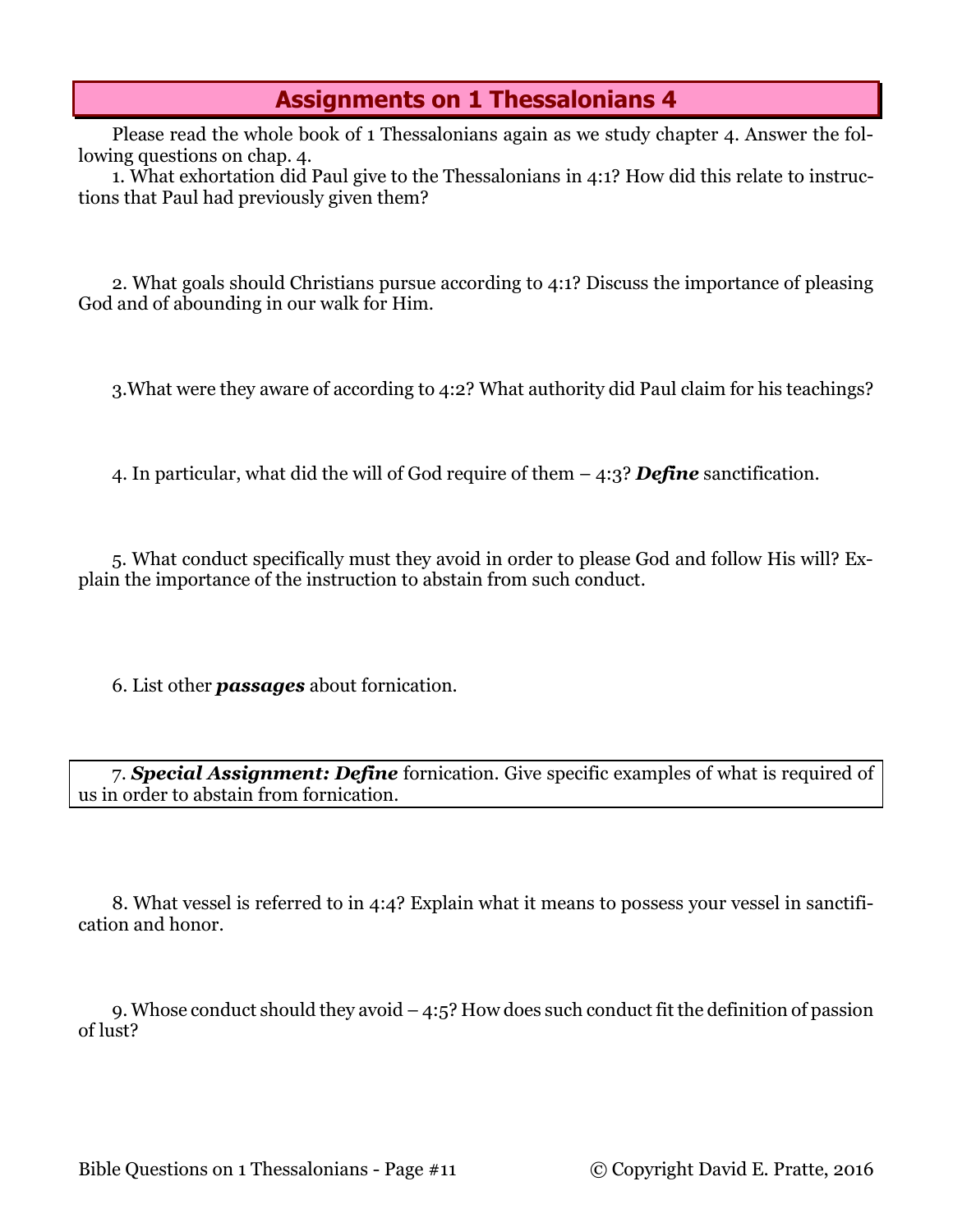10. Describe ways that one might be guilty of defrauding his brother in this matter – 4:6?

11. What reason is given why we should avoid such conduct?

12. *Application*: Describe how our society fits the description here of the conduct of those who do not know God.

13. How does such conduct violate our calling – 4:7? Explain.

14. *Define* uncleanness and holiness.

15. What is the consequence of rejecting this teaching according to 4:8? What does this claim about the source and authority of Paul's teachings?

16. What subject does Paul introduce in 4:9? What does this say about their previous knowledge of the subject?

17. List other *passages* about love of the brethren.

18. Toward whom had the Thessalonians demonstrated love – 4:10? So what did Paul want them to do even though they did have love for the brethren?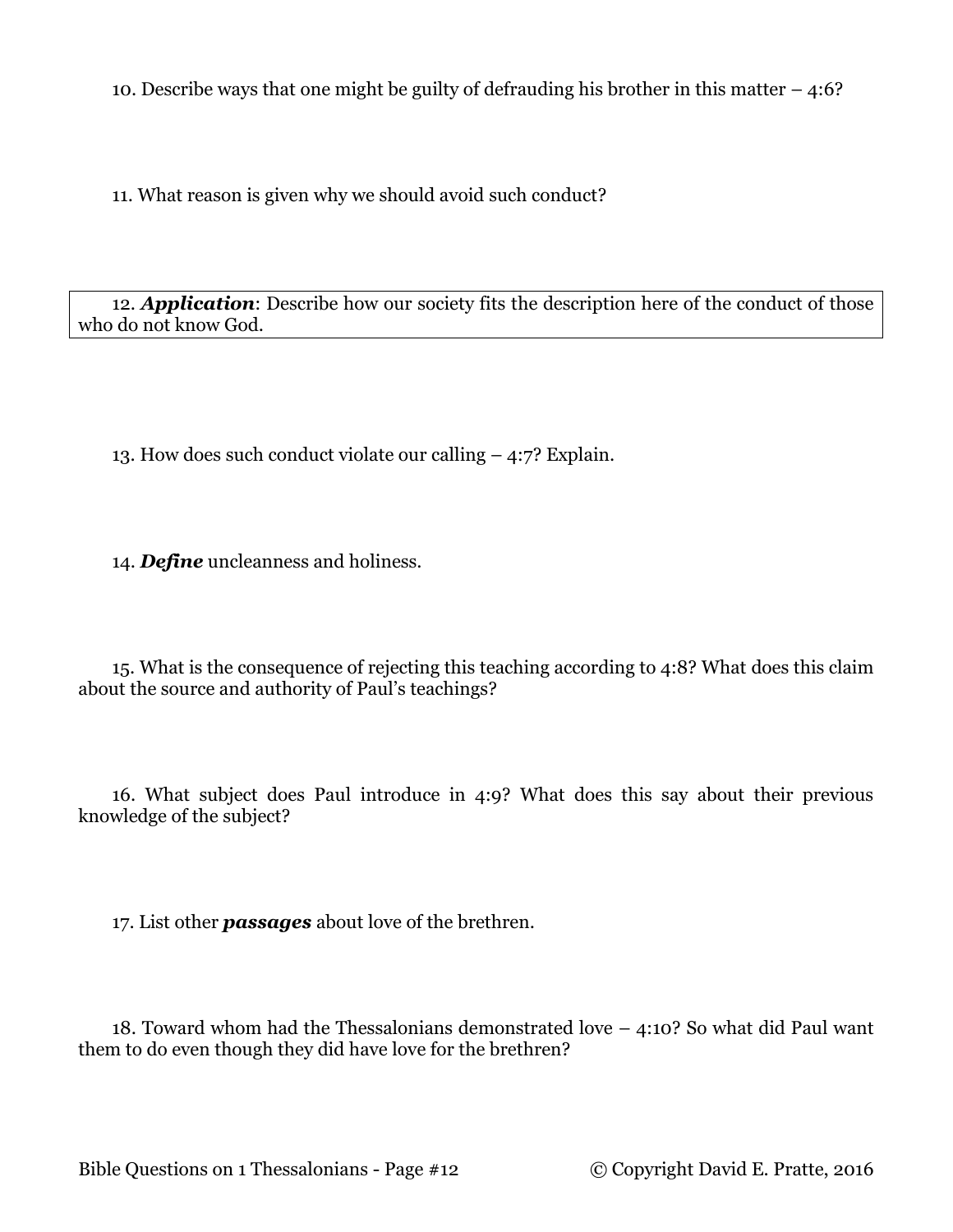19. How should Christians live according to 4:11? What reasons are given for such a life according to 4:12?

20. What does it mean to lead a quiet life? What characterizes a quiet life in contrast to one that is not quiet, as Paul refers to it here?

21. List other *passages* about meddling in the affairs of others. What problems can be caused by failing to mind one's own business?

22. *Application*: List other *passages* about the importance of working with one's hands. What consequences follow from laziness and idleness?

23. List other *passages* about the importance of a good influence on others. Give reasons why our conduct before the world matters.

24. What subject is discussed beginning in 4:13? What is meant by those who are asleep?

25. What problems characterize those who are lost? Why do such people have reason for sorrow? (Think: Is Paul saying that it is wrong for us to grieve when loved ones die? Explain.)

26. What assurance does Paul give about those who sleep in Jesus – 4:14? By what authority does he speak?

27. List other *passages* about the resurrection of the dead. How does our resurrection relate to that of Jesus?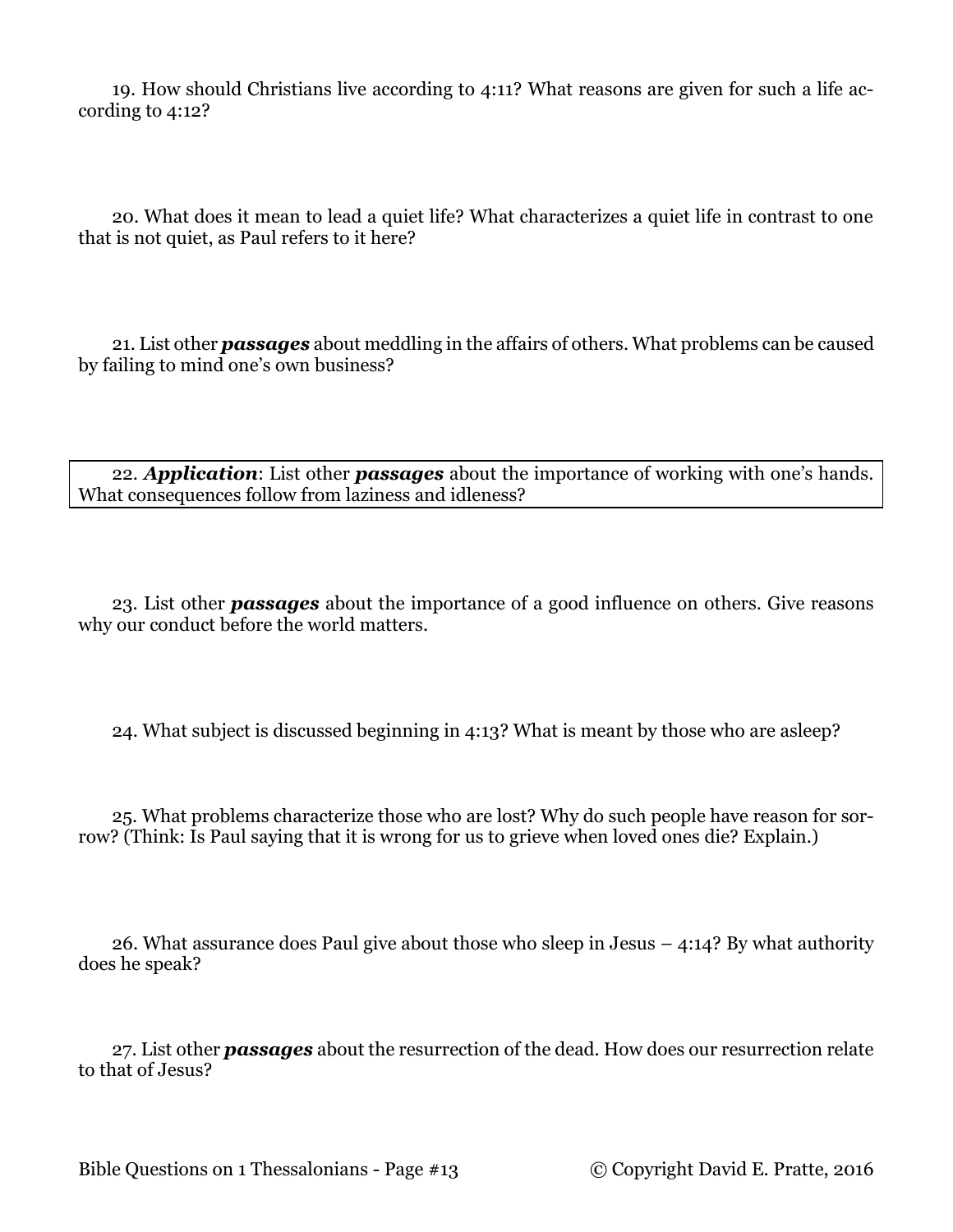28. In 4:15, what does Paul explain about those who have died as compared to those who still remain when Jesus returns? In what way might this give assurance to the Thessalonians? (Note: The word "prevent," as used in the KJV, has changed meanings over the centuries. Check newer translations.)

29. How is the coming of the Lord described in 4:16? List other *passages* that describe Jesus' second coming.

30. What two groups of people are described in 4:15-17? Are lost sinners under consideration in this context, either dead or alive?

31. When Christ returns, what will happen to the dead in Christ – 4:16,17? What will happen to those who are still alive?

32. What will then be the destiny of those who have been raised from the dead or who are alive and meet the Lord? What does this tell us about the eternal destiny of the righteous?

33. List other *passages* that show what will be the eternal destiny of those who are righteous.

34. What does the Bible say will happen to the earth when Jesus returns – 2 Peter 3:1-13? According to John 5:28,29 and Acts 24:15, when will the resurrection of the wicked be in relationship to the resurrection of the righteous?

35. *Case Study:* Premillennial folks claim these verses are teaching that the dead in Christ will be raised when Jesus returns, but the wicked dead will not be raised until thousand years later. Prove whether or not this doctrine is correct, and explain what these verses really teach.

36. According to 4:18, what benefit can these teachings be to us? Explain how this gives us comfort.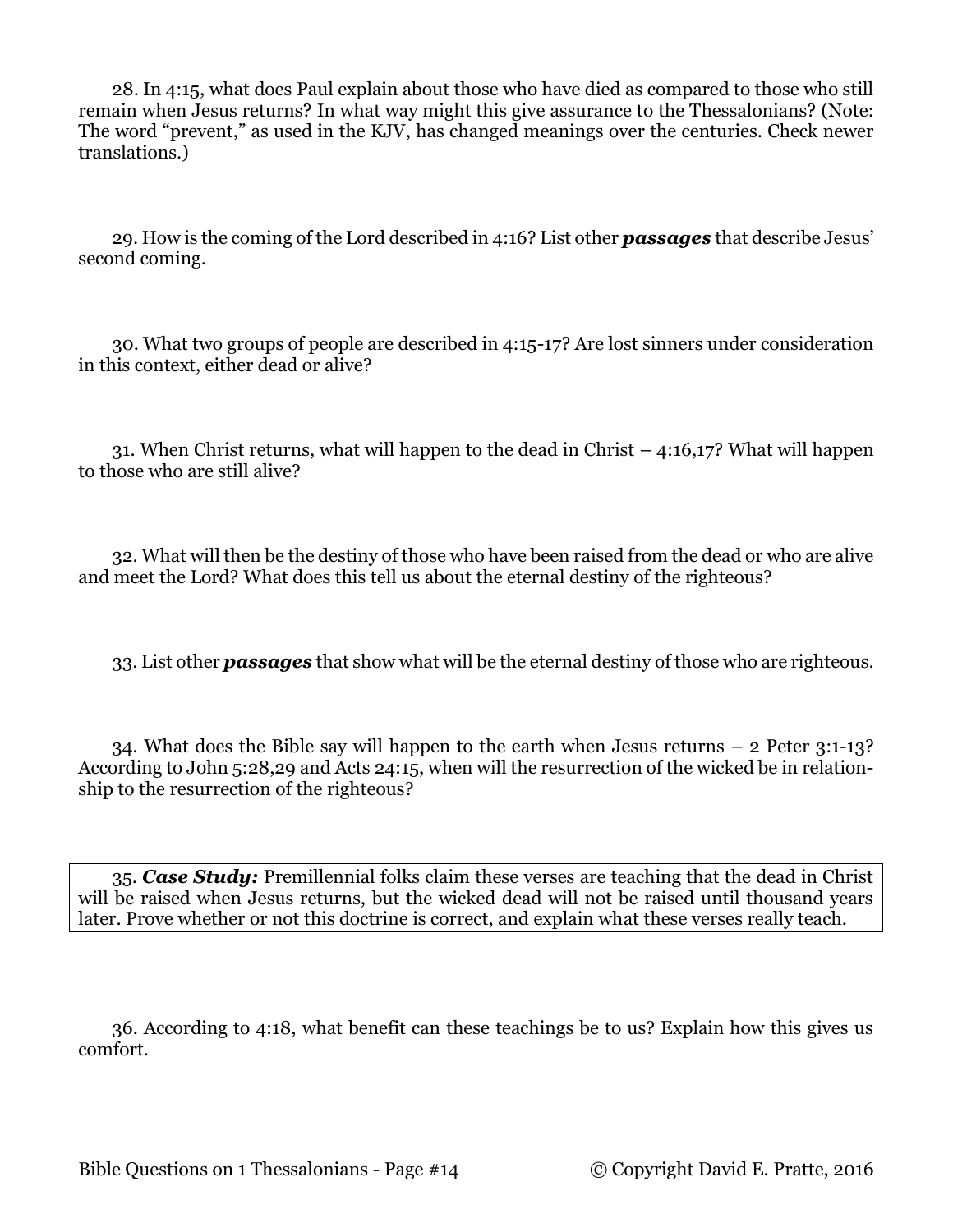Please read the whole book of 1 Thessalonians again as we study chapter 5. Answer the following questions on chap. 5.

1. What subject is discussed beginning in 5:1? To what does the expression "day of the Lord" refer –  $5:2?$ 

2. How is the coming of Jesus described in 5:2? Explain the point.

3. List other *passages* showing what the Bible teaches about when Jesus will come.

4. What will people be saying when Jesus comes – 5:3? What will come upon them instead? (Think: What people are referred to by the word "they" in this verse?)

5. Explain the illustration used in verse 3.

6. *Case Study:* Many teachers throughout recent history have tried to set dates for Jesus' return. What can we learn about such efforts according to Scripture?

7. What different group of people is described beginning in 5:4? How will this day affect them differently from others?

8. What makes the difference between how this day overtakes these two groups of people according to 5:5? What is meant by the expressions "sons of light" and "sons of the day"?

9. *Define* sober. Explain the significance in this context.

10. What lesson does Paul intend for us to learn according 5:6?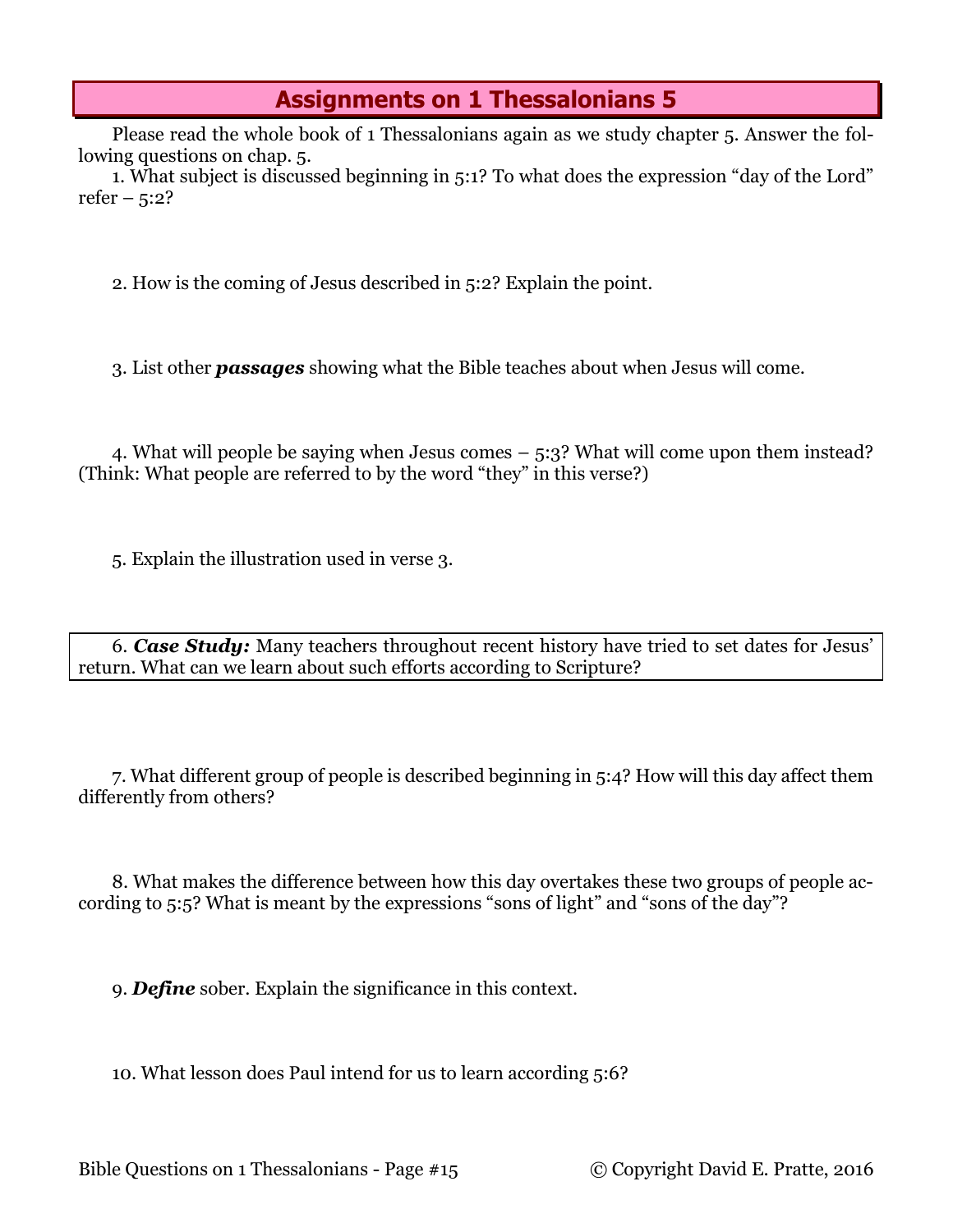11. When do people usually sleep or get drunk  $-5:7$ ? Why?

12. In contrast, if we are of the day, what should we do – 5:8? How does this fit Paul's discussion in the context about light and darkness?

13. What protection should we put on – 5:8? What other *passages* talk about spiritual armor as protection?

14. *Special Assignment:* Explain how each of the three spiritual qualities listed in verse 8 serves to give us protection. Where else in Scripture do we find these three qualities listed together?

15. Explain the contrast between drunken in verse 7 and sober in verse 8. What secondary application can we make to drinking alcoholic beverages?

16. To what are we appointed and not appointed – 5:9? What did Christ do to make this pos $sible - 5:10?$ 

17. How does Paul describe the people who can benefit from this appointment of God in 5:10? How does this relate to the context?

18. What destiny should we receive through Christ – 5:10? Where will Christ live in eternity (note the connection to 4:17)?

19. *Special Assignment:* List other passages about the eternal destiny of the righteous. Use these passages to explain what that destiny will be.

20. In what ways can a proper understanding of Jesus' coming benefit God's people – 5:11? Explain.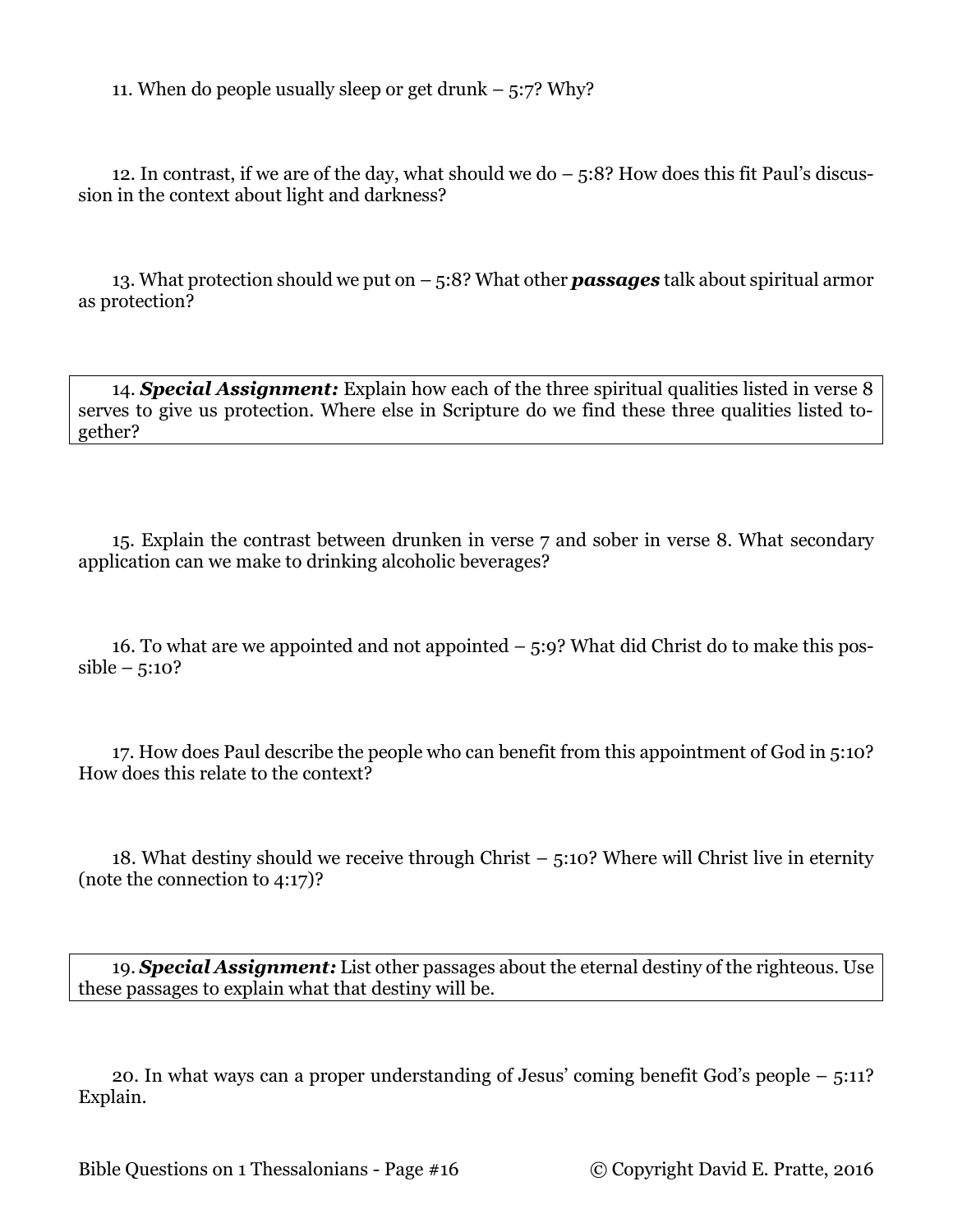21. According to 5:12,13, whom should we recognize or esteem? What can we learn about the work that these people ought to do?

22. What group of people is Paul talking about here? List other *passages* that demonstrate your answer to be correct.

23. List the responsibilities that these people have according to the Scriptures. Prove your answers by Scripture.

24. Explain why these people deserve to be recognized and esteemed. What does Paul say about how Christians should relate to one another in 5:13?

25. *Special Assignment: Define* each of the categories of people listed in 5:14. For each one, describe how it should be treated.

26. What should characterize our treatment of all of these people? Why do all of these people need to be treated in this way?

27. How should we not treat anyone – 5:15? List other similar *passages*.

28. *Application*: Instead of taking personal vengeance, how should we treat everyone? What lessons should we learn, and how does this differ from most people's natural reaction?

29. What should always characterize us according to 5:16? Why would this be difficult for the Thessalonians under their circumstances?

30. List other *passages* about joy.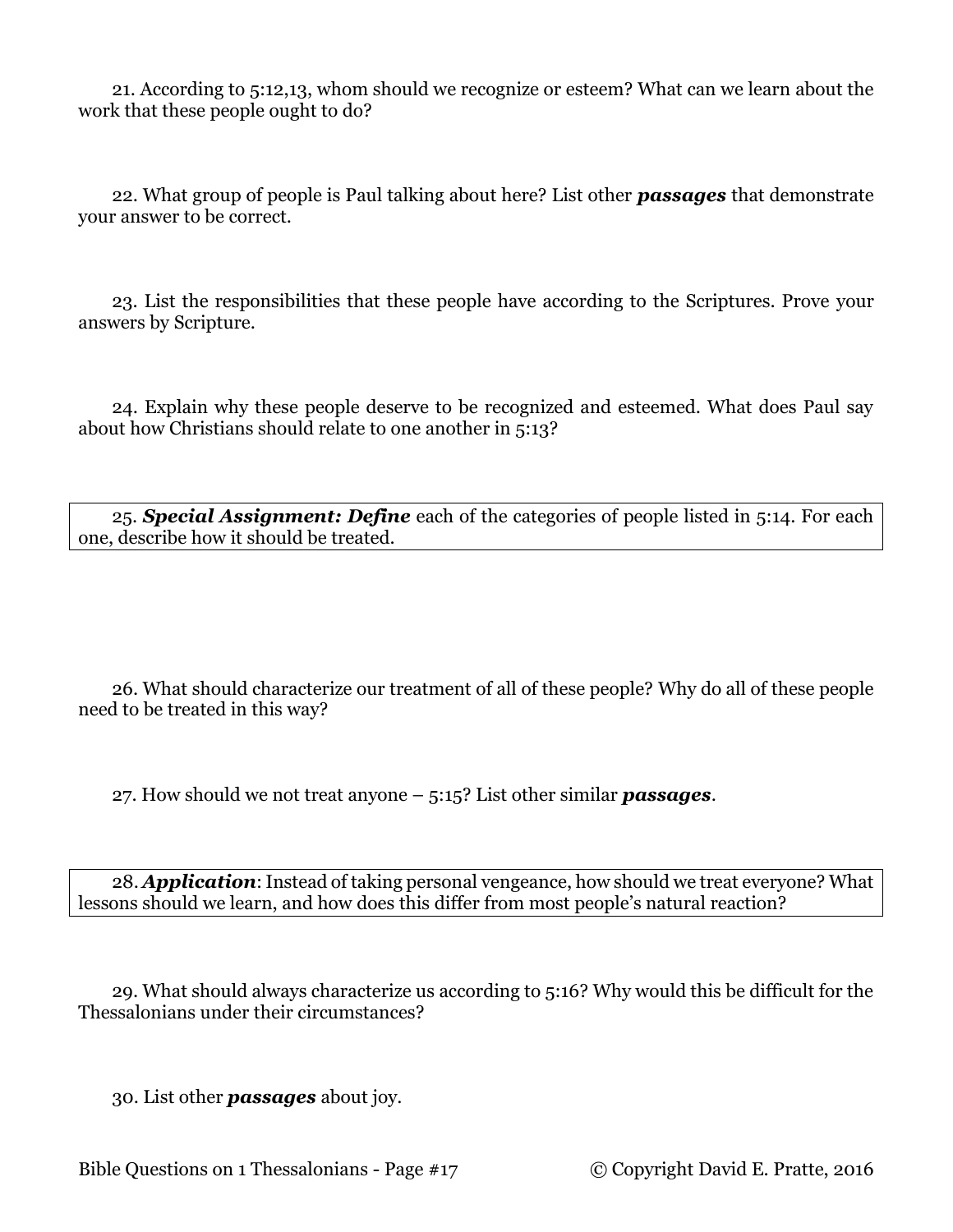31. How does Paul describe our diligence in prayer in 5:17? List other *passages* that describe how frequently or how diligently we should pray.

32. *Application*: Does this passage teach that we must be praying 100 percent of the time? Prove your answer. Explain the proper application.

33. What quality should characterize our life according to 5:18? List other *passages* about the importance of giving thanks.

34. Explain the sense in which we can always be thankful. How could the Thessalonians be thankful even when they were being persecuted?

35. What instruction is given in 5:19? Explain how people might be guilty of doing this.

36. What is forbidden in 5:20? *Define* prophecy.

37. How might people be guilty of despising prophecies? How does this relate to verse 19?

38. *Case Study:* Some people use passages like verses 19,20 to claim that spiritual gifts still exist today, and we are guilty of quenching the Spirit and despising prophecies if we deny these gifts still exist. How would you respond?

39. List various translations of 5:21, and explain what it means to "prove all things" (KJV).

40. Explain what standard or what method we should use to put things to the test. List other similar *passages*.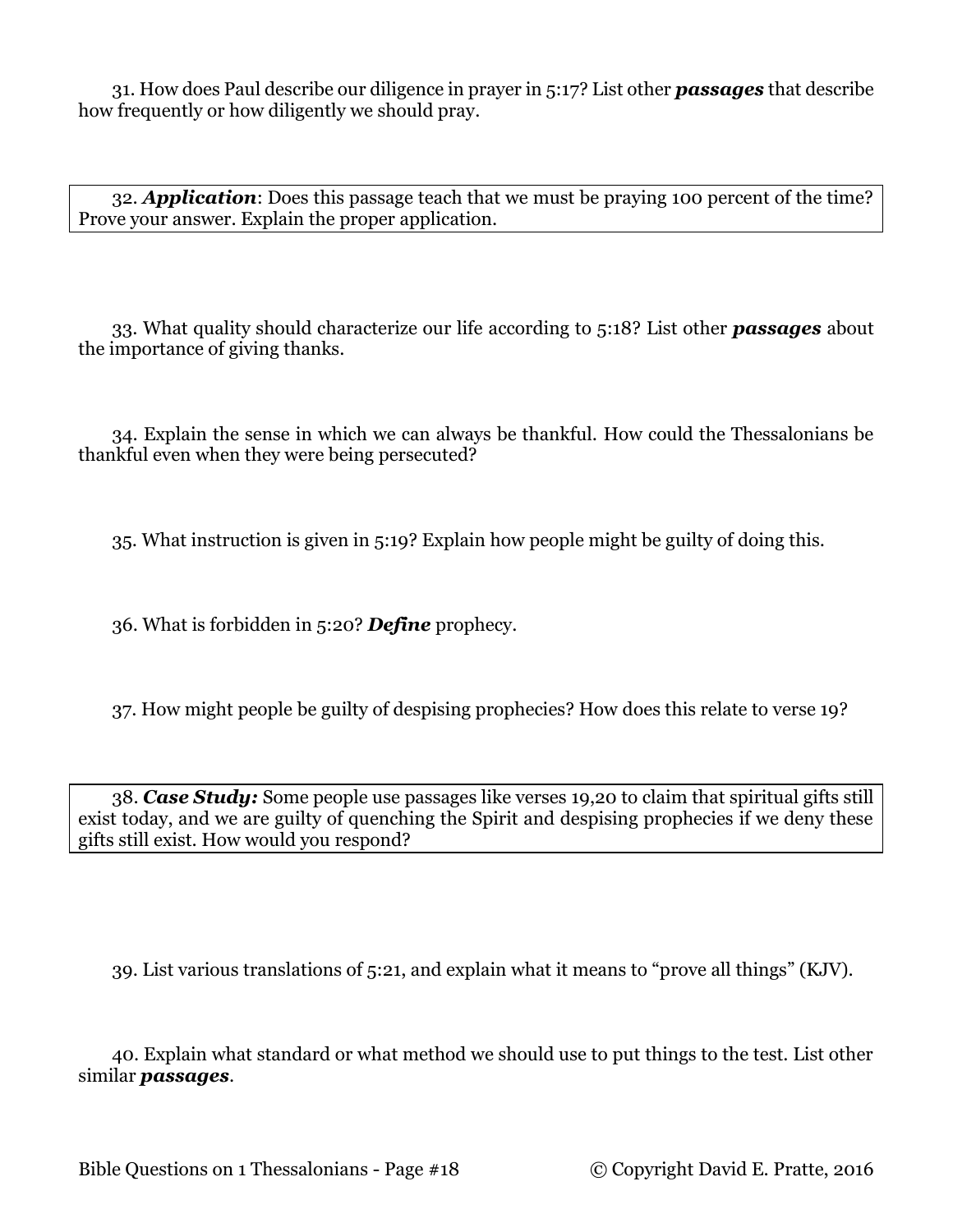41. What should we do when we determine something to be good – 5:21? What applications should we make?

42. What should we do when we determine something to be evil  $-5:22$ ? What applications should we make? (Note: Study this passage in various translations.)

43. *Define* sanctify – 5:23. List other *passages* that describe how we are sanctified.

44. When do we ultimately need to be blameless? What assurance do we have that God will help us toward that  $\text{goal} - 5:24?$ 

45. What request did Paul make in 5:25? Why is it important to pray for those who preach the gospel?

46. How did Paul suggest that they greet one another in 5:26? List other similar *passages*.

47. List other *passages* elsewhere that describe kissing in ancient societies. What can we learn from these verses? (List other common forms of social customs from that day.)

48. *Special Assignment:* Is Paul here establishing a required ritual for Christians, or is he simply regulating an existing social custom? (Note: Compare 1 Peter 2:17. What if we have a president, instead of a king? Did other forms of acceptable greetings exist in those days?)

49. What did Paul want done according to 5:27? Why would this be important?

50. What can we learn about the nature of Scripture (the written word) from the way that it was used in the early church?

Bible Questions on 1 Thessalonians - Page #19 © Copyright David E. Pratte, 2016